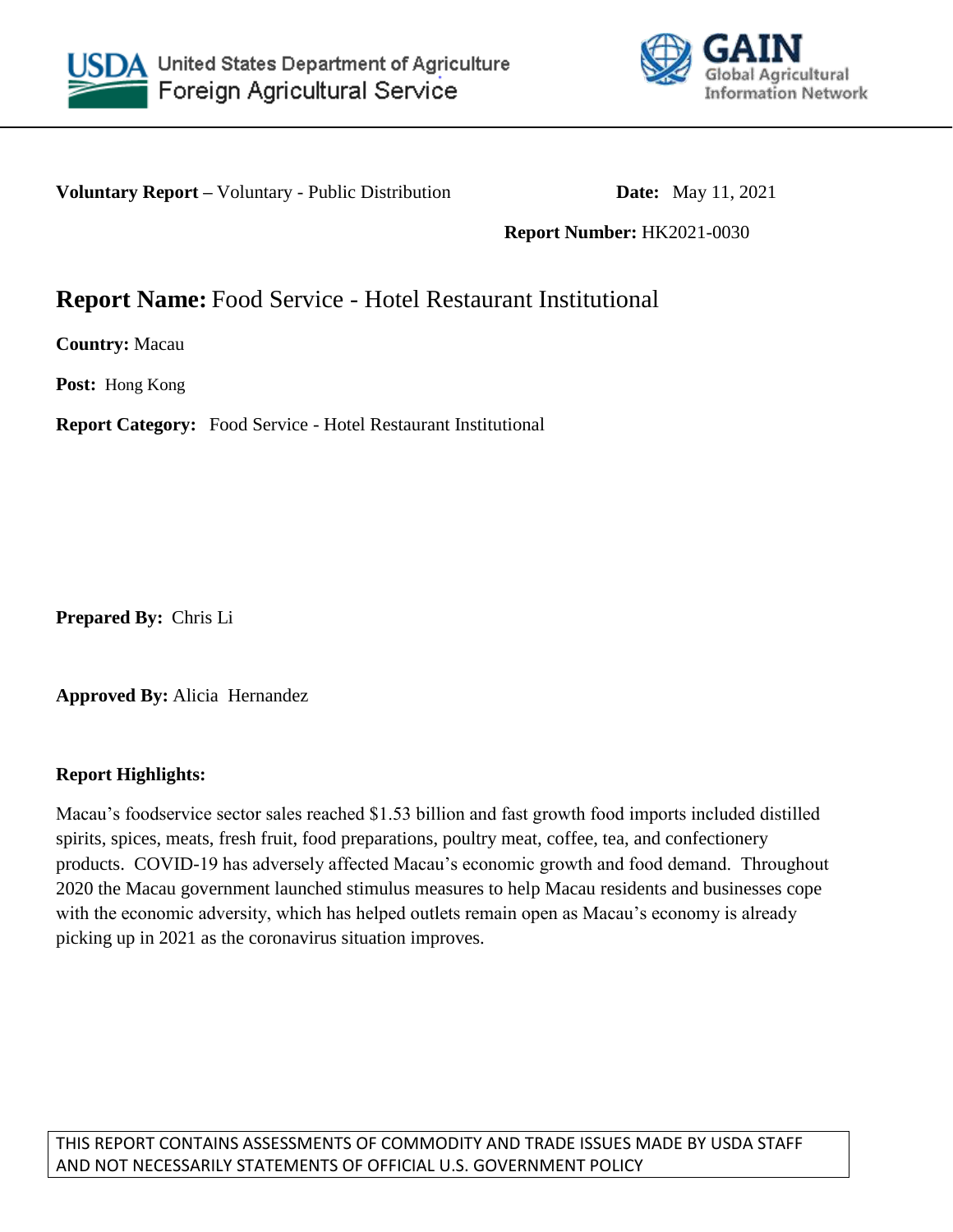### **Market Fact Sheet: Macau**

### **Executive Summary**

Macau is located about 90 miles southeast of Guangzhou, China and 37 miles southwest of Hong Kong. It covers 12.7 square miles, around one-sixth the size of Washington, D.C. and has a population of 683,100. Macau's per capita GDP was \$35,714 in 2020. Due to limited land, essentially all food in Macau is imported. In 2020, imports of agricultural and related products reached \$1.58 billion.

#### **Imports of Consumer-Oriented Agricultural**

**Macau imports of Consumer-Oriented Agricultural** Products reached \$1.38 billion in 2020, or 87 percent of overall agricultural imports. The most popular imported products were dairy products, distilled spirits, seafood, bakery products, wines, nonalcoholic beverages, poultry meat, food preparations, pork, and fresh fruit. China, France, Japan, Hong Kong, and the United States were the top five suppliers.



#### **Food Processing Industry**

Land is limited and expensive in Macau. Therefore, the local food-processing sector is small. Imports of bulk and intermediate agricultural commodities in 2020 were \$37 million and \$101 million, respectively, together representing only 8.74 percent of overall agricultural imports.

#### **Food Service Industry**

According to the latest figures (2019), Macau's food service sector sales reached \$1.53 billion, 4.1 percent more than 2018. The Macau food service sector is made up of Chinese restaurants, local-style cafes, western restaurants, Japanese and Korean restaurants, other Asian restaurants, coffee shops, fast food

restaurants, bars and lounges, and cooked food stalls. Many of these food service outlets are located in hotels and casinos. Macau has over 120 hotels and guesthouses, and 39 casinos. Major Five-Star hotels include: Altira, Four Seasons Hotel, Sands, Grande Lisboa, the Venetian Macau, Legend Palace, Wynn, Lisboa, Wynn Palace, MGM Macau, MGM Cotai, New Orient Landmark, Hotel Okura Macau.

**Quick Facts CY 2020 Population:** 683,100 **GDP:** \$24.3 billion **GDP per capita:** \$35,714

**Imports of Consumer-Oriented Ag. Products** \$1.38 billion

#### **Top 10 Consumer-Oriented Ag. Imports**

Dairy products, distilled spirits, seafood, bakery products, wines, non-alcoholic beverages, poultry meat, food preparations, pork, and fresh fruit

### **Top Growth of Consumer-Oriented Ag. Imports**

Distilled spirits, spices, meats, fresh fruit, food preparations, poultry meat, coffee, tea, and confectionery products

#### **Food Industry by Channels**

**Consumer-Oriented Ag. Products:**

- Imports \$1.38 billion
	-
- Exports \$44 million
- Net Imports \$1.33 billion
- Retail food sales \$644 million
- Restaurant receipts  $$1.53$  billion (2019)

### **Tourism/Gaming**

No. of hotels and guesthouses: 120 No. of casinos: 39 No. of tourists: 5.9 million Gaming revenue: \$7.56 billion

### **Strengths/Weaknesses/Opportunities/Challenges**

| <b>Strengths</b>        | Weaknesses               |
|-------------------------|--------------------------|
| - Free and fast-growing | - Cost of shipment from  |
| market with affluent    | the U.S. is high         |
| customers               |                          |
|                         | - Order size of          |
| - U.S. products are     | importers is small       |
| perceived as high-      |                          |
| quality products        |                          |
|                         |                          |
| <b>Opportunities</b>    | <i><b>Challenges</b></i> |
| - Macau's economy is    | - Keen competition       |
| set to rebound quickly  | from other food          |
| as global pandemic      | supplying countries      |
| situation improves      |                          |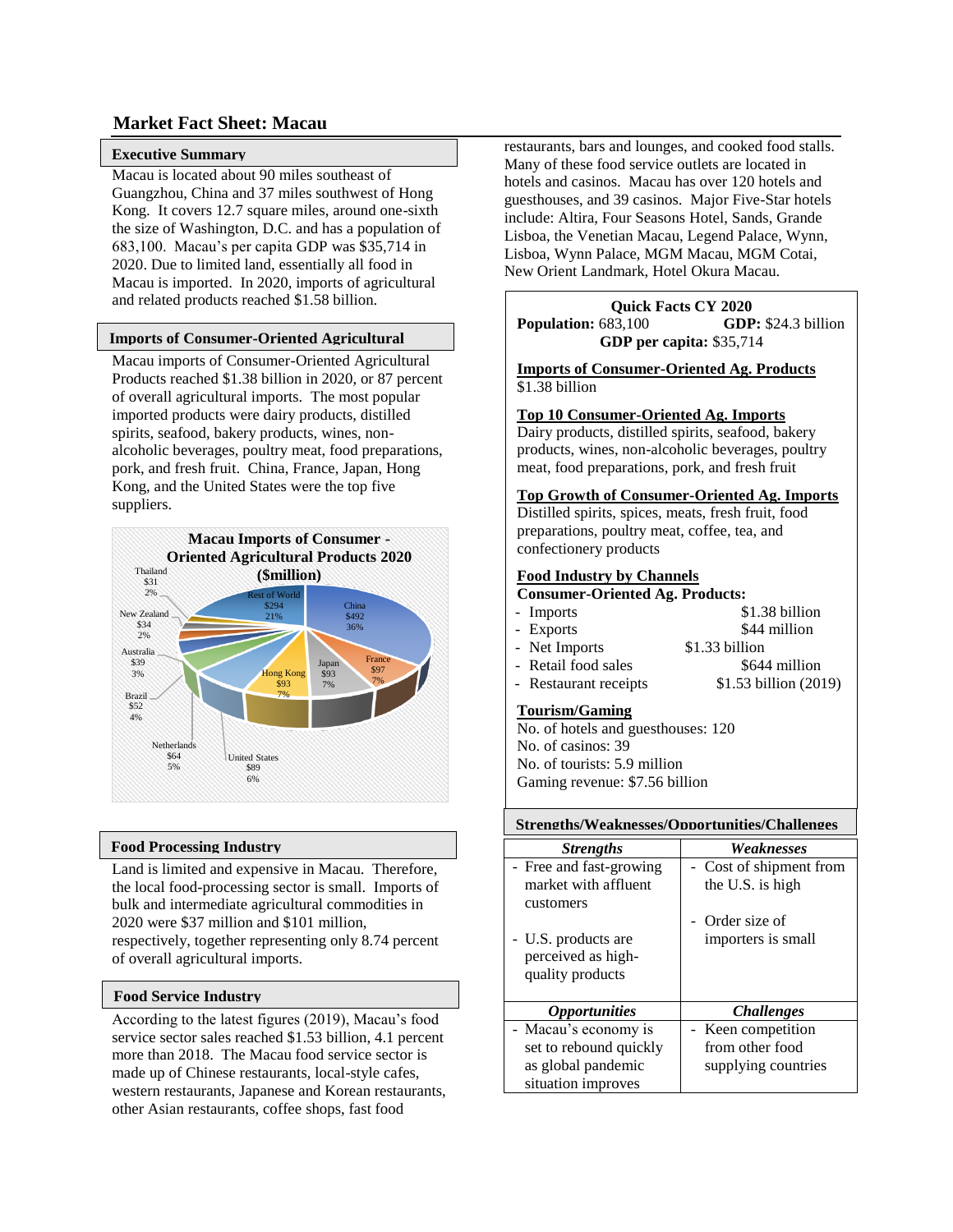# **SECTION I. MARKET SUMMARY**

Macau is located at the entrance of the Pearl River Delta, about 90 miles southeast of Guangzhou, China and 37 miles southwest of Hong Kong. It covers an area of 12.7 square miles<sup>1</sup>, around one-sixth the size of Washington, D.C. and has a population of  $683,100^2$ . Formerly a Chinese territory under Portuguese administration, Macau became a Special Administrative Region (SAR) of the People's Republic of China on December 20, 1999. Pursuant to a 50-year transition period, the Macau SAR (MSAR) maintains a high degree of autonomy in all matters except foreign, defense, and security affairs.

The Macau government plans to expand Macau's attraction as a tourist and leisure hub including the growth of hotels, family-friendly mega resorts, and accompanying HRI outlets. Macau also looks to diversify into a multi-platform entertainment destination. Meetings, Incentives, Conferences, and Exhibitions (MICE) is another area that the Macau government is targeting for long-term development.

# **Macau's Food and Beverage Imports**<sup>3</sup>

Due to production limitations, virtually all of Macau's food requirements are imported. In 2020, Macau's total global imports of agricultural, food, and fisheries reached \$1.58 billion. Among them, \$1.38 billion, or 87 percent, were consumer-oriented agricultural products<sup>4</sup>. The vast majority of Macau's imports were transshipped via Hong Kong as Macau lacks a deep-water port.

# **Hotel, Restaurant, and Institutional (HRI) Sector**

According to the latest statistics<sup>5</sup>, a total of 2,419 restaurant and foodservice facilities were in operation in 2019, an increase of 76 facilities over 2018. The presence of 18 Michelin starred restaurants<sup>6</sup> in Macau bodes well for the HRI sector. Macanese food, which is a fusion of Portuguese, African, Southeast Asian, and Chinese cooking, is gaining international recognition, as is Macau as a culinary destination following an influx of internationally renowned restaurant brands and celebrity chefs.

Restaurant receipts amounted to \$1.53 billion (MOP12.24 billion) in 2019, up by 4.1 percent year-onyear, attributable to an increase in the number of food service outlets and steadily growing economy. Restaurant expenditures totaled \$1.49 billion (MOP 11.88 billion) and \$533 million (MOP 4.26 billion) of which, or 36 percent, was spent on purchases of goods.

 $\overline{\phantom{a}}$ 

<sup>&</sup>lt;sup>1</sup> Macao Statistics and Census Service

 $2$  - ditto -

<sup>3</sup> Global Trade Data Monitor

<sup>4</sup> Consumer Oriented Agricultural Products (including seafood products, excluding tobacco products)

<sup>5</sup> Restaurants and Similar Establishments Survey 2019, Macao Statistics and Census Service

<sup>6</sup> Michelin Guide Macau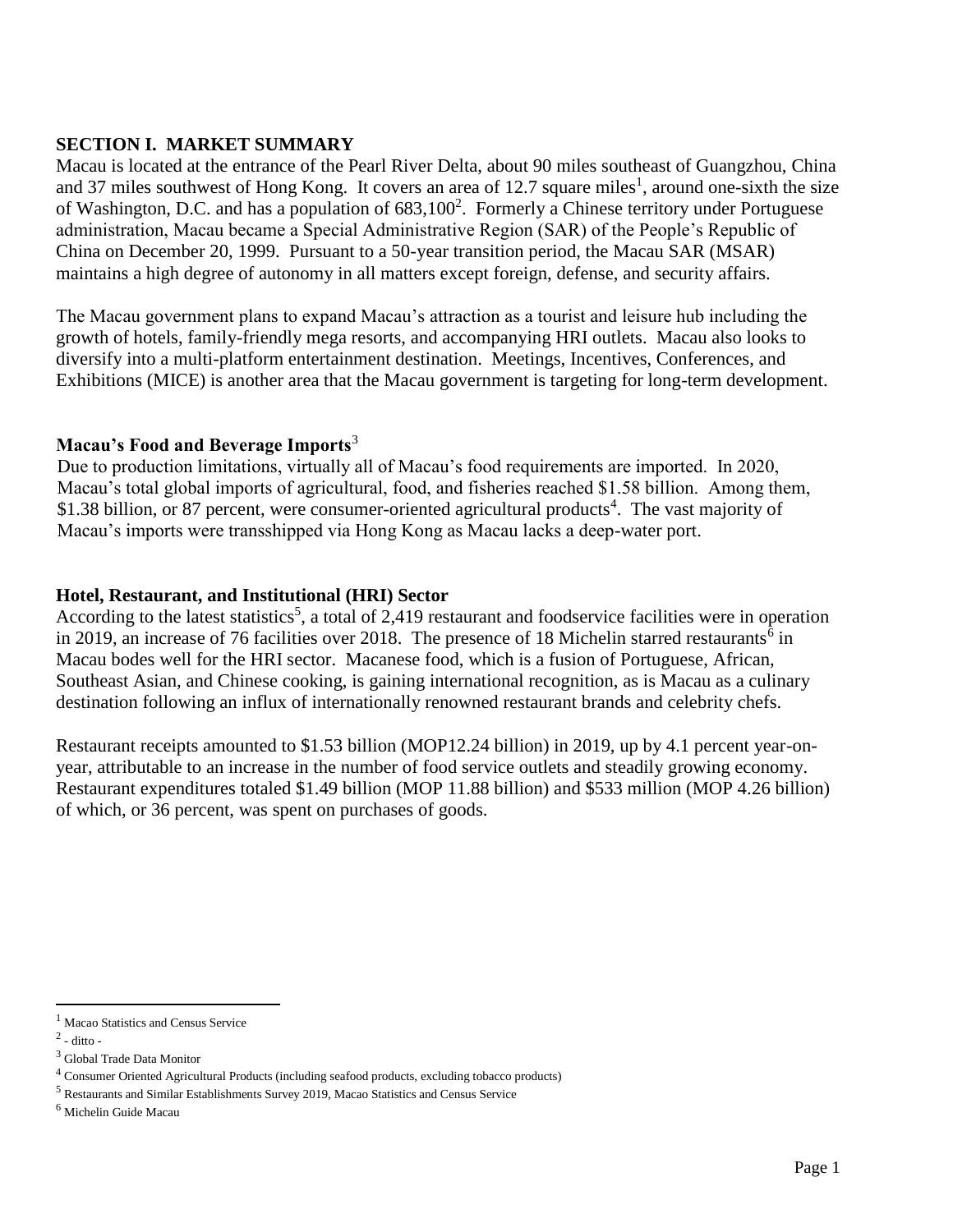|                                             | <b>Number</b> | <b>Receipts</b> | <b>Expenditure</b> |
|---------------------------------------------|---------------|-----------------|--------------------|
| <b>Chinese Restaurants</b>                  | 671           | 676             | 657                |
| Local-style Cafes and Congee & Noodle Shops | 896           | 337             | 329                |
| <b>Western Restaurants</b>                  | 191           | 154             | 154                |
| Japanese and Korean Restaurants             | 145           | 110             | 109                |
| <b>Fast-food Restaurants</b>                | 47            | 45              | 47                 |
| <b>Other Asian Restaurants</b>              | 110           | 103             | 87                 |
| Coffee Shops                                | 120           | 40              | 37                 |
| Bars & Lounges                              | 34            | 9               | 14                 |
| <b>Cooked Food Stalls</b>                   | 78            | 5               | 3                  |
| Others                                      | 127           | 49              | 49                 |
| <b>Total</b>                                | 2,419         | 1,530           | 1,485              |

**Table 1: Receipts and Expenditures of Various Types of Restaurants in Macau in 2019 (\$million)**<sup>7</sup>

# **COVID-19**

Macau's economy is highly dependent on tourism and gaming industries. World-wide travel restrictions due to COVID-19 outbreak have slowed down Macau's economic growth and food demand. The gaming industry's gross revenue dropped from \$36.6 billion in 2019 to \$7.56 billion in 2020<sup>8</sup>, whereas Macau per capita GDP dropped from \$81,893 in 2019 to \$35,714 in 2020<sup>9</sup>, a decrease of 79 percent and 56 percent, respectively. Macau's imports of consumer-oriented agricultural products were less seriously affected, and reached \$1.38 billion in 2020, a decrease of 12 percent over 2019.

# **Outlook for 2021**

In 2020, the Macau Government launched a series of measures involving aggregate financial support of up to MOP50 billion  $(\$6.25$  billion)<sup>10</sup> to help Macau residents and businesses cope with adversity brought on by the COVID-19 pandemic. The Macau Government plans to spend another MOP29.2 billion  $(\$3.65 \text{ billion})^{11}$  in 2021 on cash handouts, domestic spending facilitation, vocational training, tax incentives, and allowances to further enhance the financial support leading to signs of recovery. For the first three months of 2021, Macau's import of consumer-oriented agricultural products reached \$362 million, an increase of 7.8 percent over the same period in 2020. The number of visitors has also

l

<sup>7</sup> Restaurants and Similar Establishments Survey 2019, Macao Statistics and Census Service

 $<sup>8</sup>$  - ditto -</sup>

<sup>9</sup> Macao Government Tourism Office

<sup>10</sup> Macao Government Information Bureau

 $11$  - ditto -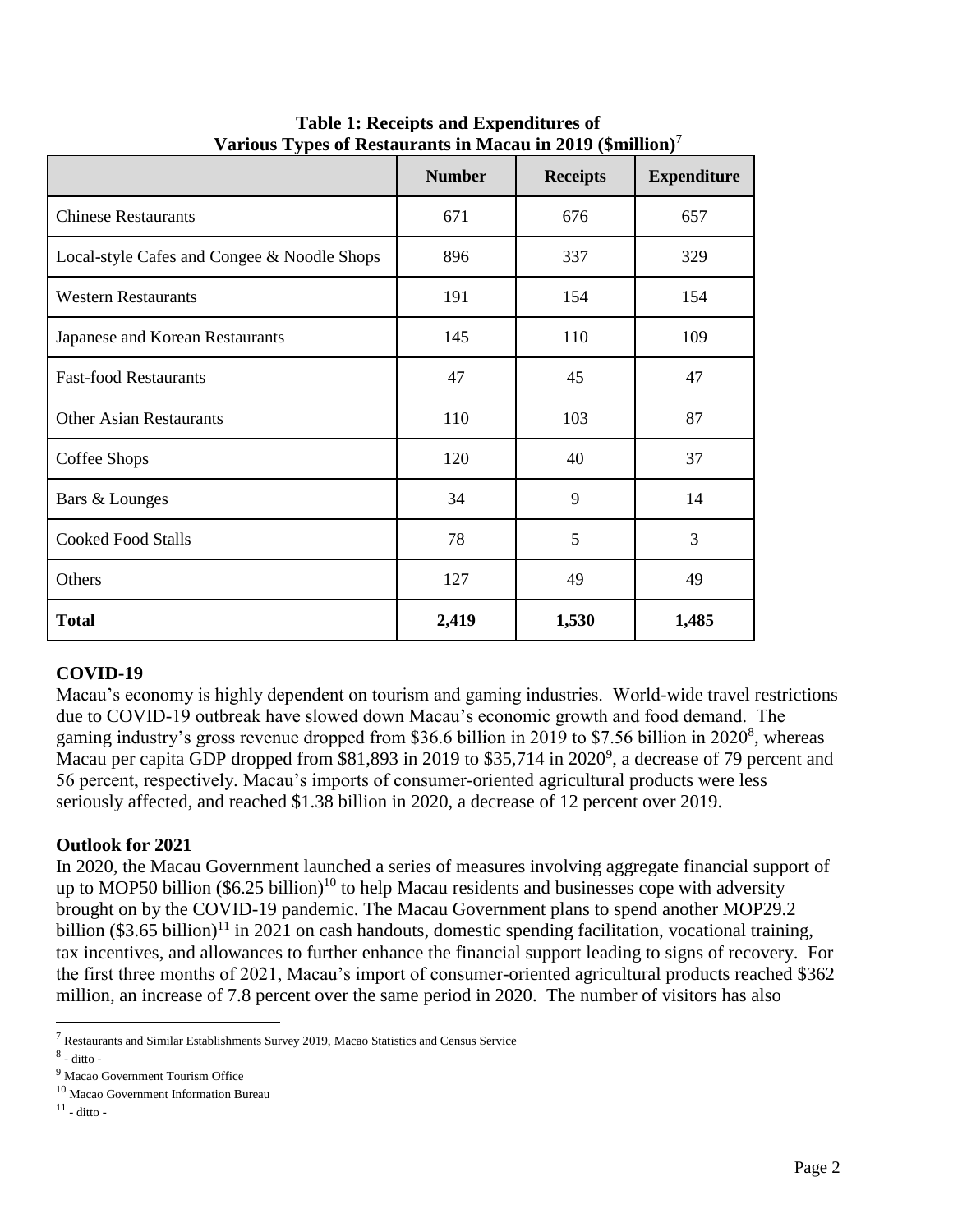resumed growth. For the months of February and March 2021, the number of visitors reached over 427,000 and 754,000, an increase of 173 percent and 255 percent over 2020. It is expected that Macau's economy will grow more quickly in the latter half of 2021 when the coronavirus situation further improves.

| <b>Advantages</b>                                                                                                                                              | <b>Challenges</b>                                                                                                                                                                                                                         |
|----------------------------------------------------------------------------------------------------------------------------------------------------------------|-------------------------------------------------------------------------------------------------------------------------------------------------------------------------------------------------------------------------------------------|
| Macau's economy is set to rebound<br>quickly as global pandemic situation<br>improves.                                                                         | Order size of importers is small                                                                                                                                                                                                          |
| U.S. food products enjoy an excellent<br>reputation among Macau consumers<br>and visitors, as they are renowned for<br>high-quality and food safety standards. | Transportation time, costs, and product<br>seasonality for U.S. food and beverage<br>products to Macau can make them less<br>competitive than products available<br>from regional suppliers such as China,<br>Australia, and New Zealand. |
| Macau is a quality and trend-driven<br>market, so price is not always the most<br>important factor for food and beverage<br>purchases.                         | The importance of Hong Kong as a<br>transshipment point and buying center<br>for Macau is not widely known to U.S.<br>exporters.                                                                                                          |

**Table 2 – Major Advantages and Challenges in the Macau Markets**

# **SECTION II. ROAD MAP FOR MARKET ENTRY**

# **Market Structure**



# **Entry Strategy**

Food and beverage suppliers from the United States seeking to enter the Macau food service market will need to work primarily with importers in Hong Kong who are engaged in the Macau market and have good connections with Macau's HRI sector and distribution network. U.S. exporters may also work directly with Macau's food importers. Hong Kong is the primary trading partner for consumer-oriented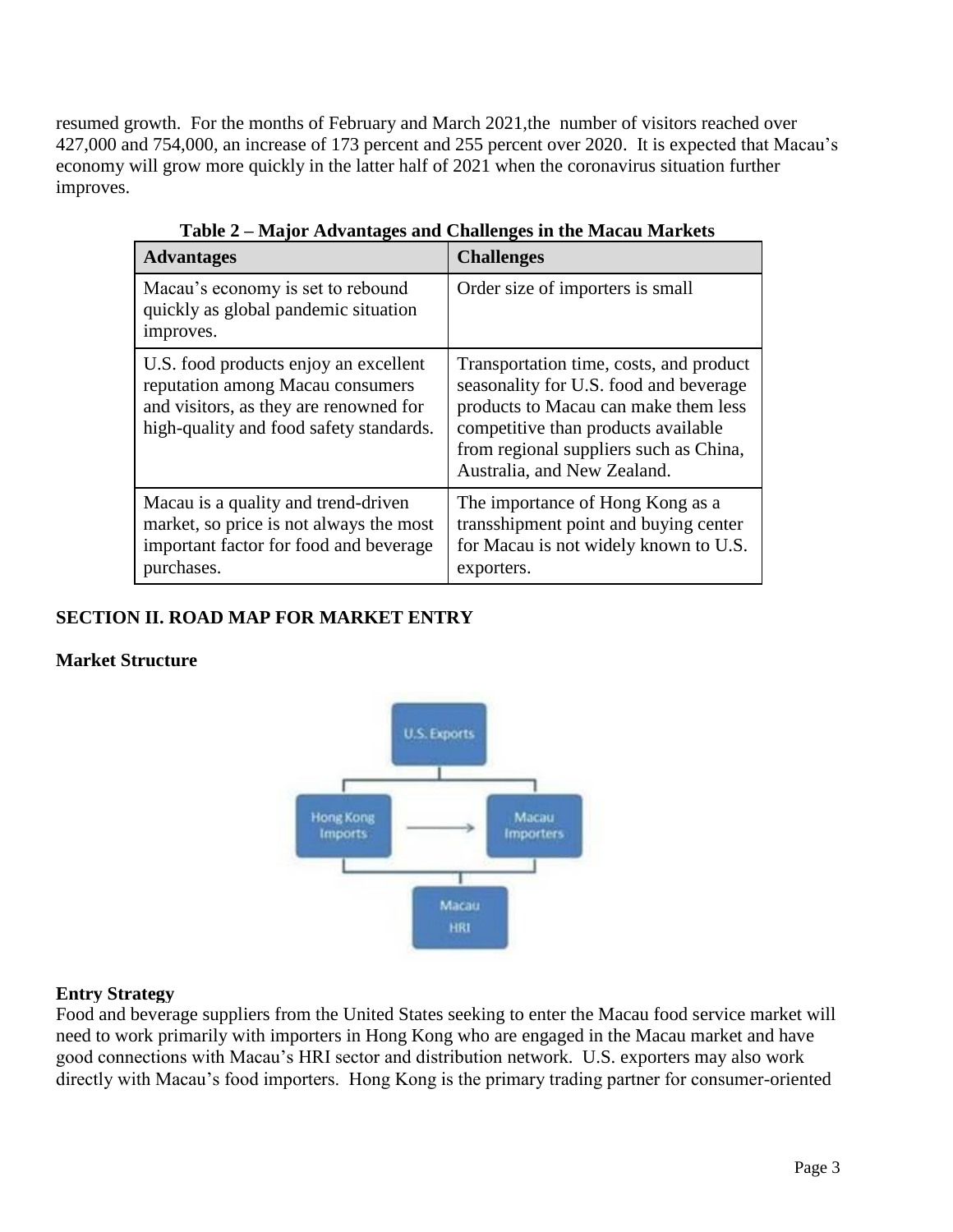products and many U.S. suppliers develop long-term relationships with Hong Kong buyers who provide effective linkages to Macau.

To enter the Macau market, some strategies and tactics to consider include:

- Identification of key players ATO Hong Kong can provide lists of importers, distributors, USDA commodity cooperators, and state/regional trade groups.
- Establishment of a presence in the market test marketing and stakeholder education may be required prior to entry.
- Invitation to foodservice buyers to seminars and/or to the U.S. ATO Hong Kong/ USDA cooperators organize seminars and trade missions to the U.S. to introduce U.S. products and U.S. exporters to Macau buyers.

# **A list of hotels in Macau:**

<http://www.macauhotel.org/hotel>

# **A list of restaurants in Macau:**

[http://cn.macautourism.gov.mo/dining/restaurant\\_list.php?dish=](http://cn.macautourism.gov.mo/dining/restaurant_list.php?dish=)

# **A list of Macau food and beverage traders:**

[http://www.macauexport.com/english/members\\_list.php?cateogry\\_id=11](http://www.macauexport.com/english/members_list.php?cateogry_id=11)

# **SECTION III. COMPETITION**

Due to land constraints, Macau produces a minimal amount of its food requirements, depending on global sources to meet most of its needs. Macau imports of Consumer-Oriented Agricultural Products reached \$1.38 billion in 2020. Major suppliers included China (36%), France (7%), Japan (7%), Hong Kong (7%), and the United States (6%).

| Value in Smillion) |       |      |       |       |       |                                              |                |  |
|--------------------|-------|------|-------|-------|-------|----------------------------------------------|----------------|--|
| <b>Category</b>    | 2016  | 2017 | 2018  | 2019  | 2020  | <b>Percentage of</b><br><b>Gross Imports</b> | Growth 20 v 19 |  |
| Imports            | 1,303 | ,386 | 1,530 | 1,564 | 1,378 | 100%                                         | $-12\%$        |  |
| Exports            | 50    | 96   | 74    | 35    | 44    | 3%                                           | $+27%$         |  |
| Net Imports        | 1,253 | ,290 | 1,456 | 1,529 | 1,334 | 97%                                          | $-13%$         |  |

| Table 3 – Macau Imports of Consumer-Oriented Ag. Products $(2016\textrm{-}2020)^{12}$ |            |  |  |  |  |
|---------------------------------------------------------------------------------------|------------|--|--|--|--|
|                                                                                       | $\sqrt{2}$ |  |  |  |  |

 $\overline{\phantom{a}}$ 

<sup>12</sup> Global Trade Data Monitor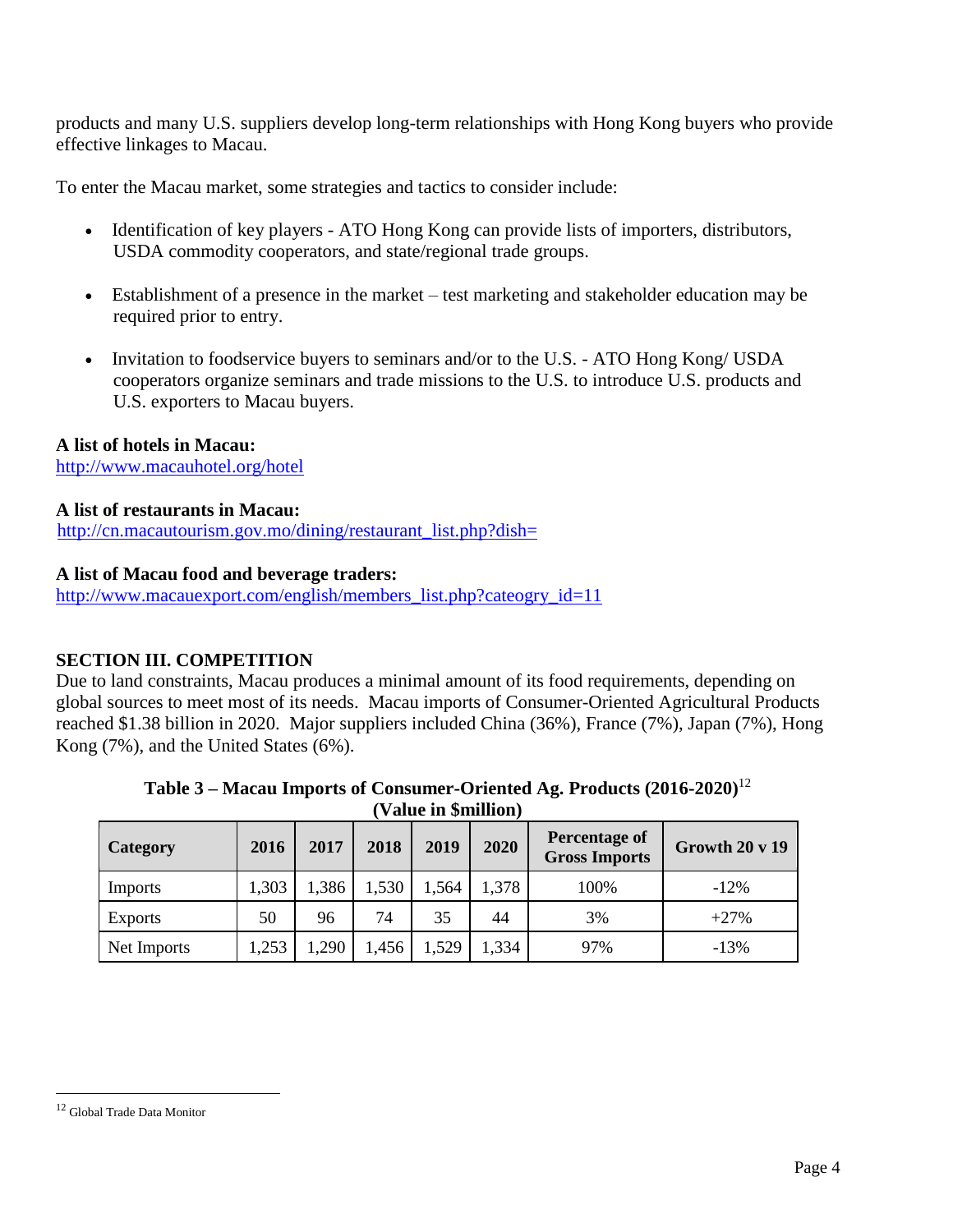|                                  |                  | unive Cerenteu experientul e routeux unu competition<br><b>Gross Import 2020</b> |                      |                      | U.S.       |
|----------------------------------|------------------|----------------------------------------------------------------------------------|----------------------|----------------------|------------|
| <b>Product Category</b>          | <b>\$million</b> | Quantity                                                                         | 1st Supplier*        | 2nd Supplier*        | Ranking*   |
| Dairy Products                   | 166              | 20,038<br>Tons                                                                   | Netherlands<br>(31%) | New Zealand<br>(16%) | $17(1\%)$  |
| <b>Distilled Spirits</b>         | 160              | 1.9 million Liters                                                               | China $(67%)$        | U.K. (15%)           | $5(0.2\%)$ |
| <b>Seafood Products</b>          | 131              | Tons<br>26,496                                                                   | China $(44%)$        | Japan $(11\%)$       | 8(3%)      |
| <b>Bakery Products</b>           | 123              | 24,855<br>Tons                                                                   | China $(40\%)$       | Hong Kong $(24%)$    | $10(1\%)$  |
| Wine & Related Products          | 96               | 4.7 million Liters                                                               | France $(63%)$       | Australia (9%)       | 5(4%)      |
| Non-Alcoholic Beverages          | 93               | 88 million Liters                                                                | China $(58%)$        | Hong Kong $(23%)$    | $8(1\%)$   |
| Poultry Meat & Prods. (ex. eggs) | 77               | Tons<br>29,112                                                                   | China (70%)          | Brazil $(15%)$       | 3(5%)      |
| Soup & Other Food Preparations   | 76               | 7,392<br>Tons                                                                    | U.S. (32%)           | Hong Kong (13%)      | 1(32%)     |
| Pork & Pork Products             | 67               | 22,723<br>Tons                                                                   | Brazil (39%)         | China (23%)          | 6(4%)      |
| Fresh Fruit                      | 66               | 47,709<br>Tons                                                                   | China $(36%)$        | U.S. (14%)           | 2(14%)     |

**Table 4 – Top 10 Macau Imports of Consumer-Oriented Agricultural Products and Competition**<sup>13</sup>

(\* based on import value)

# **SECTION IV. BEST PROSPECTS PRODUCT CATEGORIES**

| Imports of Consumer-Oriented Agricultural Frouncis |                     |                     |                                 |  |  |
|----------------------------------------------------|---------------------|---------------------|---------------------------------|--|--|
| <b>Category</b>                                    | 2016<br>(\$million) | 2020<br>(\$million) | Average<br><b>Annual Growth</b> |  |  |
| <b>Distilled Spirits</b>                           | 51                  | 160                 | 33%                             |  |  |
| Spices                                             | 4                   | 8                   | 18%                             |  |  |
| Meat                                               | 12                  | 20                  | 13%                             |  |  |
| Fresh Fruit                                        | 40                  | 66                  | 13%                             |  |  |
| Food Preparations                                  | 47                  | 76                  | 13%                             |  |  |
| <b>Poultry Meat</b>                                | 48                  | 77                  | 13%                             |  |  |
| Coffee                                             | 8                   | 12                  | 11%                             |  |  |
| Tea                                                | 6                   | 9                   | 9%                              |  |  |
| <b>Confectionery Products</b>                      | 19                  | 26                  | 9%                              |  |  |
| <b>Bakery Products</b>                             | 96                  | 123                 | 6%                              |  |  |

**Table 5 – Best Growths of Macau's Imports of Consumer-Oriented Agricultural Products**<sup>14</sup>

 $\overline{a}$ 

 $13$  Global Trade Data Monitor<br> $14$  - ditto -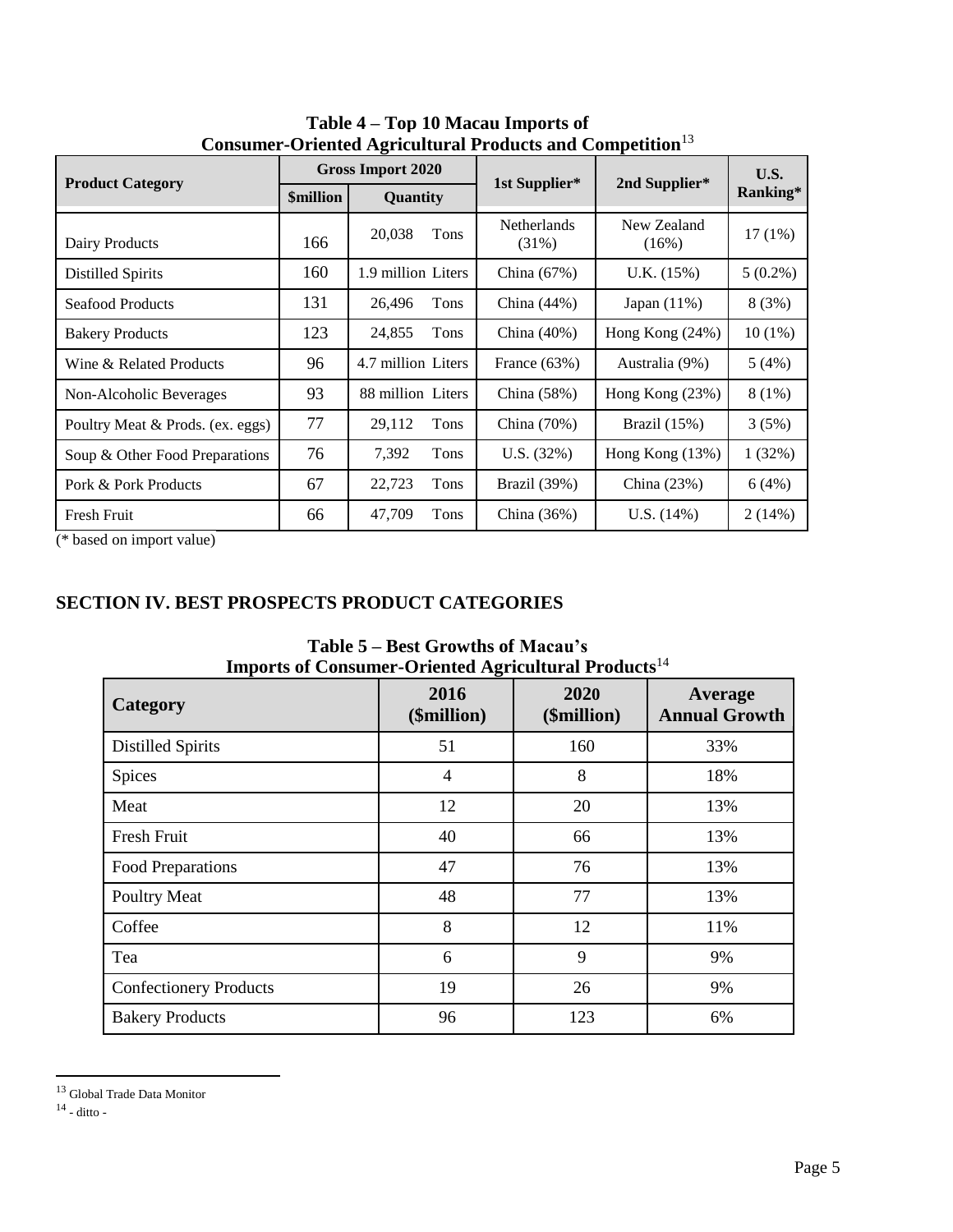# **SECTION V. KEY CONTACTS AND FURTHER INFORMATION**

### **Post Contact**

Agricultural Trade Office Consulate General of the United States Hong Kong and Macau 18th Floor, St. John's Building 33 Garden Road, Central, Hong Kong Tel: (852) 2841-2350 Fax: (852) 2845-0943 **Email:** Atohongkong@fas.usda.gov **Website:** http://www.usconsulate.org.hk https://www.atohongkong.com.hk

# **Other Macau Government / Semi-Government Contacts**

### **Macao Government Tourism Office**

|                                                   | Alameda Dr. Carlos d'Assumpção, nos 335-341 |
|---------------------------------------------------|---------------------------------------------|
| Edifício "Hot Line", 12 <sup>°</sup> andar, Macau |                                             |
| Tel:                                              | $(853)$ 2831-5566                           |
| Fax:                                              | $(853)$ 2851-0104                           |
| Email:                                            | mgto@macaotourism.gov.mo                    |
| Website:                                          | http://dataplus.macaotourism.gov.mo/        |

### **Macau Hotel Association**

| Tel:     | $(853)$ 2870-3416         |
|----------|---------------------------|
| Email:   | mhacmo@macau.ctm.net      |
| Website: | http://www.macauhotel.org |

### **The American Chamber of Commerce in Macau**

|                                        | Alameda Dr. Carlos d'Assumpção No. 263 |
|----------------------------------------|----------------------------------------|
| China Civil Plaza, 19 Andar, Macau SAR |                                        |
| Tel:                                   | $(853)$ 2857-5059                      |
| Email:                                 | info@amcham.org.mo                     |
| Website:                               | http://www.amcham.org.mo               |
|                                        |                                        |

# **Associação Comercial Geral dos Chineses de Macau**

| Rua de Xangai 175, Ed. ACM. 5, Macau |
|--------------------------------------|
| $(853)$ 2857-6833                    |
| $(853)$ 2859-4513                    |
| acmmcc@macau.ctm.net                 |
| http://www.acm.org.mo/index.php/en   |
|                                      |